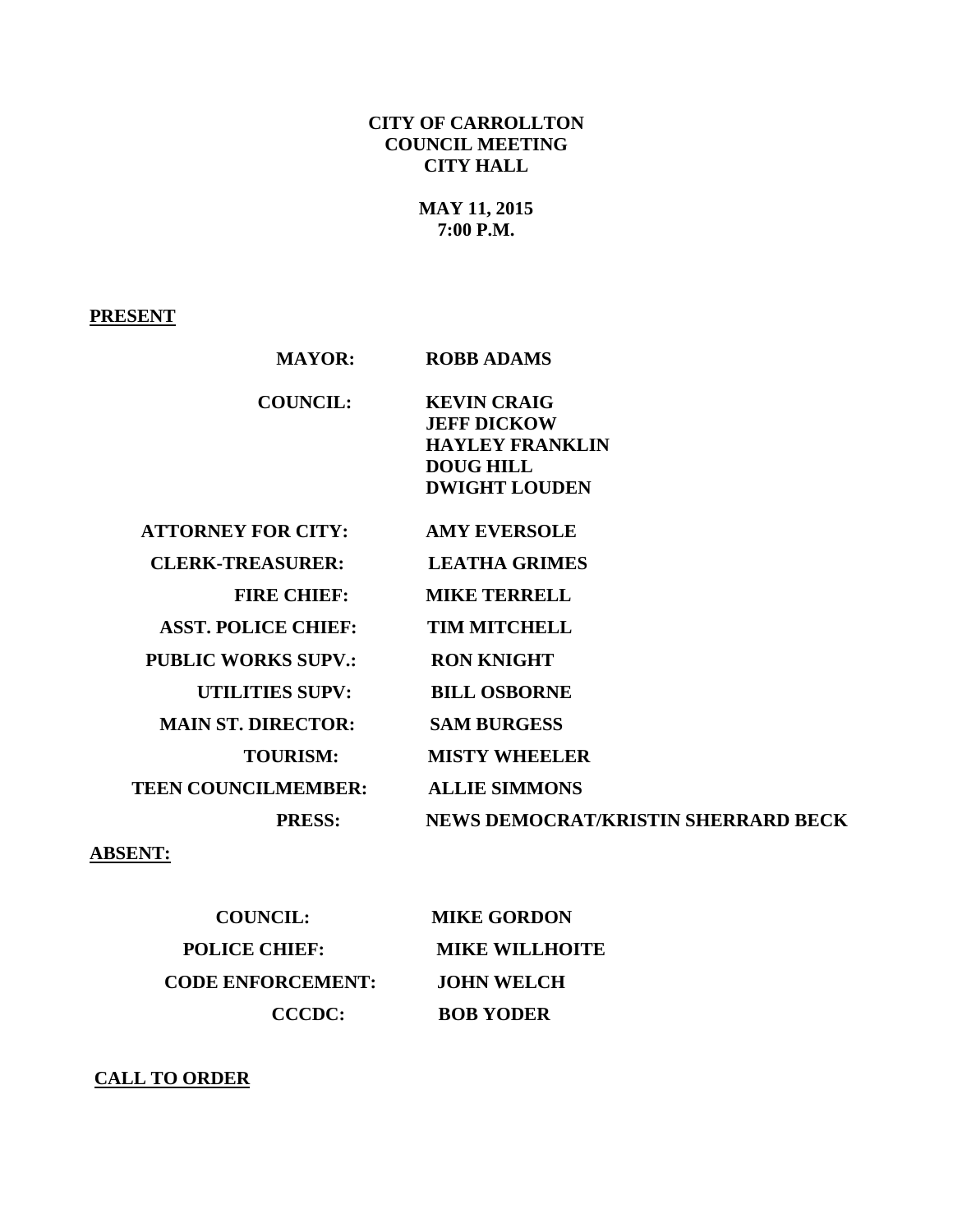THE MEETING WAS CALLED TO ORDER AT THE HOUR OF 7:00 P.M. BY MAYOR ADAMS. MAYOR ADAMS LED THE PLEDGE OF ALLEGIANCE. COUNCILMAN LOUDEN OFFERED THE INVOCATION.

### **RECOGNITION OF GUESTS**

COUNTY JUDGE-EXECUTIVE BOBBY LEE WESTRICK MUFFETT CHOWNING MAYOR LONNIE MEFFORD & KATHY MEFFORD KERRY GRAHAM PAUL GAINES ROGER BROTZ

MAYOR ADAMS SAID THAT THERE WOULD BE NO SECOND READING OF THE PROPOSED GOLF ORDINANCE TONIGHT. IT WAS DECIDED THAT IT NEEDED SOME CHANGES AND ONCE THAT WAS DONE IT WOULD REQUIRE ANOTHER FIRST READING. HOWEVER, ANYONE PRESENT WHO WISHED TO SPEAK ABOUT IT COULD DO SO AT THIS TIME.

ROGER BROTZ PASSED OUT TO COUNCIL A SAMPLE ORDINANCE THAT WOULD BE TREATED AS A SEPARATE ORDINANCE FOR UTILITY VEHICLES. HE SAID HE WOULD LIKE TO SEE IT TREATED SEPARATELY WHEN THE GOLF CART ORDINANCE WAS ADDRESSED.

PAUL GAINES SPOKE OUT IN FAVOR OF UTV'S. HE SAID EVEN THOUGH HE LIVES OFF LOCK ROAD IN THE COUNTY IT IS A CONVENIENCE FACTOR FOR HIM WHEN HE NEEDS TO RUN TO TOWN. HE SAID HE SPOKE ON BEHALF OF APPROXIMATELY 15 PEOPLE AND THAT THEY WERE ALL VERY RESPONSIBLE PEOPLE BETWEEN THE AGES OF 35 AND 65. HE SAID HE HAD NO PROBLEM WITH GOING TO THE SHERIFF'S OFFICE TO HAVE THE VEHICLE INSPECTED AND BUYING A LICENSE.

KERRY GRAHAM SAID HE THOUGHT IT IS A GOOD THING THAT THE CITY IS LOOKING AT THIS. HE JUST ASKED THAT COUNCIL MAKE THE ORDINANCE FAIR AND STAY WITHIN THE STATE REGULATIONS.

## **APPROVAL OF MINUTES: REGULAR MEETING: 4/27/2015**

**THE MOTION WAS MADE BY COUNCILMAN LOUDEN AND SECONDED BY COUNCILMAN CRAIG AND DULY CARRIED TO ACCEPT THE MINUTES AS PRESENTED FOR THE REGULAR MEETING OF 4/27/15.**

**AYES 5 NAYS 0**

# **2 ND READING: ORDINANCE #2015-05: AN ORDINANCE AMENDING THE CITY' S FY14- 15 BUDGET**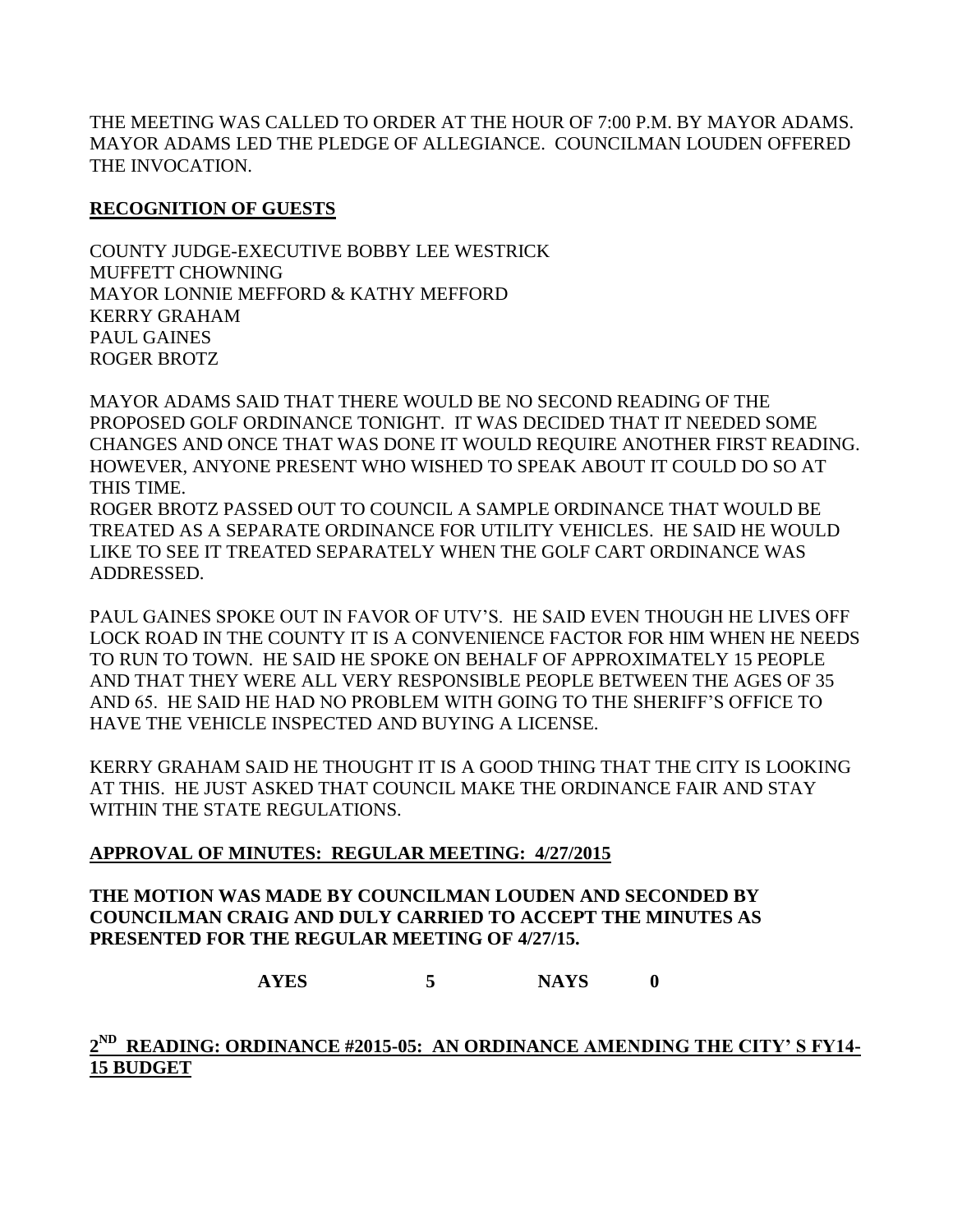AMY EVERSOLE, ACTING ATTORNEY FOR THE CITY, READ A SUMMARY OF THE ORDINANCE.

### **THE MOTION WAS MADE BY COUNCILMAN CRAIG AND SECONDED BY COUNCILWOMAN FRANKLIN AND DULY CARRIED TO ADOPT ORDINANCE #2015-05: AN ORDINANCE AMENDING THE CITY'S FY14-15 BUDGET.**

**AYES 5 NAYS 0**

# **2 ND READING: ORDINANCE #2015-06: AN ORDINANCE AMENDING CARROLLTON UTILITIES FY 14-15 BUDGET**

AMY EVERSOLE, ACTING ATTORNEY FOR THE CITY, READ A SUMMARY OF THE ORDINANCE.

**THE MOTION WAS MADE BY COUNCILMAN DICKOW AND SECONDED BY COUNCILMAN HILL AND DULY CARRIED TO ADOPT ORDINANCE #2015-06: AN ORDINANCE AMENDING CARROLLTON UTILITIES FY 14-15 BUDGET.**

**AYES 5 NAYS 0**

**2 ND READING: ORDINANCE #2015-07: AN ORDINANCE ADOPTING CITY'S FY15-16 BUDGET**

AMY EVERSOLE READ THE ORDINANCE.

**THE MOTION WAS MADE BY COUNCILMAN DICKOW AND SECONDED BY COUNCILWOMAN FRANKLIN AND DULY CARRIED TO ADOPT ORDINANCE #2015-07: AN ORDINANCE ADOPTING CITY'S FY15-16 BUDGET.**

**AYES 5 NAYS 0**

**2 ND READING: ORDINANCE #2015-08: AN ORDINANCE ADOPTING CARROLLTON UTILITIES FY15-16 BUDGET**

AMY EVERSOLE READ THE ORDINANCE.

**THE MOTION WAS MADE BY COUNCILMAN LOUDEN AND SECONDED BY COUNCILMAN CRAIG AND DULY CARRIED TO ADOPT ORDINANCE #2015-08: AN ORDINANCE ADOPTING CARROLLTON UTILITIES FY 15-16 BUDGET.**

**AYES 5 NAYS 0**

**NEW BUSINESS**

**1 ST READING: ORDINANCE #2015-10: AN ORDINANCE AMENDING SEWER RATES FOR CUSTOMERS OF CARROLLTON UTILITIES THE MOTION WAS MADE BY COUNCILWOMAN FRANKLIN AND SECONDED BY COUNCILMAN LOUDEN AND DULY CARRIED TO HAVE 1ST READING OF**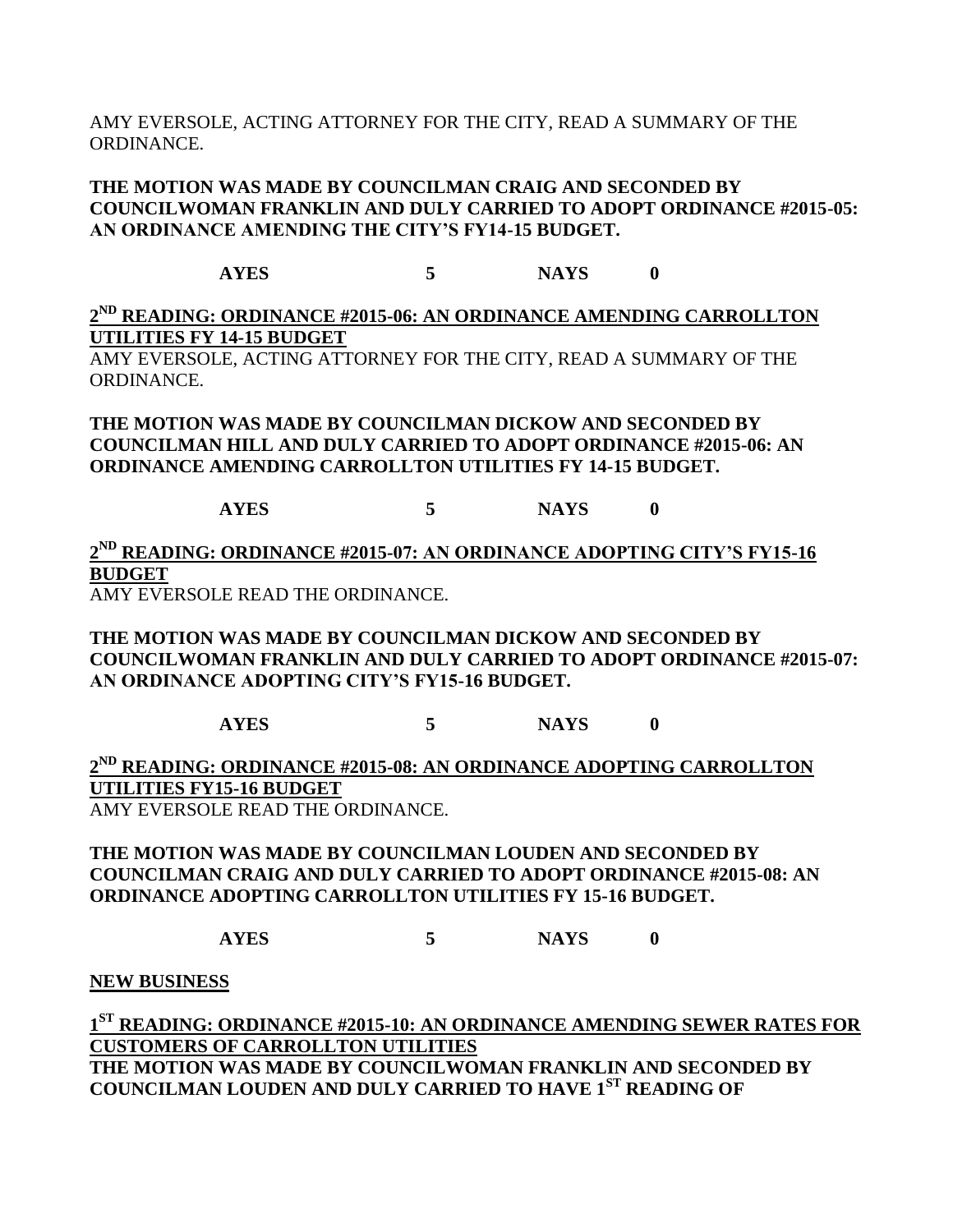#### **ORDINANCE #2015-10: AN ORDINANCE AMENDING SEWER RATES FOR CUSTOMERS OF CARROLLTON UTILITIES.**

**AYES 5 NAYS 0** AMY EVERSOLE READ THE ORDINANCE. SECOND READING WILL BE 6/8.

# **1 ST READING: ORDINANCE #2015-11: AN ORDINANCE AMENDING WATER RATES FOR CUSTOMERS OF CARROLLTON UTILITIES**

**THE MOTION WAS MADE BY COUNCILMAN DICKOW AND SECONDED BY COUNCILMAN LOUDEN AND DULY CARRIED TO HAVE 1ST READING OF ORDINANCE #2015-11: AN ORDINANCE AMENDING WATER RATES FOR CUSTOMERS OF CARROLLTON UTLITIES.**

**AYES 5 NAYS 0**

AMY EVERSOLE READ THE ORDINANCE. SECOND READING WILL BE 6/8.

**RESOLUTION #2015-12: AMENDING AND RESTATING AN INTERGOVERNMENTAL AGREEMENT BETWEEN THE CITY OF CARROLLTON, KY AND THE CARROLL COUNTY WATER DISTRICT**

AMY EVERSOLE READ THE RESOLUTION.

#### **THE MOTION WAS MADE BY COUNCILMAN DICKOW AND SECONDED BY COUNCILMAN HILL AND DULY CARRIED TO APPROVE RESOLUTION #2015-12: AMENDING AND RESTATING AN INTERGOVERNMENTAL AGREEMENT BETWEEN THE CITY OF CARROLLTON, KY AND THE CARROLL COUNTY WATER DISTRICT.**

**AYES 5 NAYS 0** 

## **CARROLLTON FIRE AND RESCUE DISCUSSION**

MAYOR ADAMS EXPLAINED THAT THERE HAD BEEN A CHANGE IN THE SERVICES THE COUNTY PROVIDES REGARDING RESCUE. THE CITY IS IN NEGOTIATIONS WITH THE COUNTY TO RESOLVE THE PROBLEM WITHIN THE CITY LIMITS. THERE ARE STILL A FEW DETAILS THAT NEED TO BE WORKED OUT SUCH AS A MUTUAL AID AGREEMENT. FIRE CHIEF MIKE TERRELL IS WORKING ON FINANCIAL FIGURES AS TO WHAT WILL BE NECESSARY FOR THE CITY TO DO EXTRICATIONS. COUNCILMAN LOUDEN ASKED WHEN THE COUNTY WILL CURTAIL RESCUE OPERATIONS. COUNTY JUDGE-EXECUTIVE WESTRICK RESPONDED THAT GHENT FIRE DEPT. IS STILL DOING EXTRICATIONS AND THE CITY IS ALREADY DOING SOME. CHIEF TERRELL SAID THE CITY DOES NOT HAVE ALL THE TOOLS IT NEEDS BUT HAS ABOUT 80% OF THEM. **DEPARTMENT REPORTS:**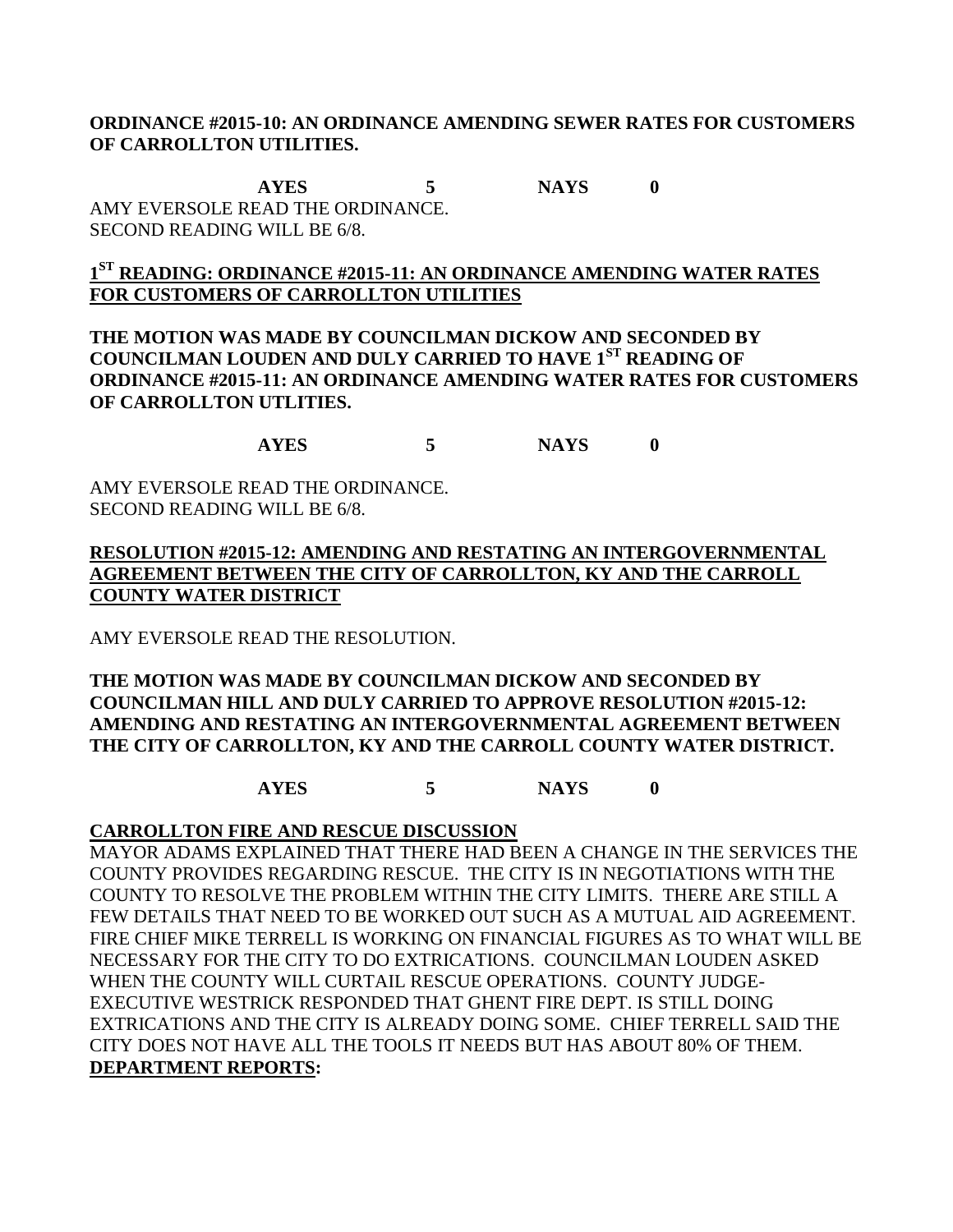**A. TEEN COUNCIL -** ALLIE SIMMONS SAID THAT THE HIGH SCHOOL HONORS BANQUET WAS THIS PAST WEDNESDAY. GRADUATION IS MAY 31<sup>ST</sup> AND THE LAST DAY OF SCHOOL IS MAY 29TH.

**B**. **PUBLIC WORKS** – RON KNIGHT SAID THE CLEANUP FROM THE FLOODING IS DONE. THE HOLE IS DUG AND THEY ARE PREPARING TO POUR CONCRETE FOR THE MONUMENT AT THE RIVERWALK. THE BOAT DOCKS ARE GOING IN THIS WEEK. OVA STARTED PAVING THIS WEEK ON WARE AVE. THURSDAY OR FRIDAY THEY WILL PROBABLY BE ON SYCAMORE STREET. PUBLIC WORKS WILL HAVE TO GET THOSE PARKING AREAS READY. TWO PERMANENT ELECTRICAL SERVICES HAVE BEEN INSTALLED AT POINT PARK TO REPLACE THE TEMPORARY SERVICES THAT WERE THERE AND DESTROYED BY THE FLOOD. THEY ARE COMPLETELY UNDERGROUND. THE LOOKOUT AREA AT THE CAMPGROUND THAT HAD SUNK HAS BEEN COMPLETELY REPAIRED.

**C. UTILITIES –** BILL OSBORNE REPORTED THAT SEVERAL CONSTRUCTION PROJECTS HAD BEGUN. THE FOCUS PROJECT IS GETTING UNDERWAY. IT HAD COME IN UNDER BUDGET SO THE SURPLUS FUNDS HAD BEEN APPROVED TO USE FOR PAINTING SOME TANKS. THERE WILL BE SOME GAS LINE WORK BEING DONE ON HIGHLAND AVE AT 227 TO JUST PAST PMC.

**D. CCCDC** – BOB YODER WAS NOT PRESENT.

**E. TOURISM –** MISTY WHEELER ANNOUNCED THAT TOURISM WILL BE GIVING THE CITY \$2,500 TOWARDS THE FIREWORKS.

**F. POLICE DEPARTMENT –** TIM MITCHELL REPORTED THAT THE TWO NEW OFFICERS ARE DOING WELL AT THE ACADEMY AND THAT THEY ARE GETTING CLOSER TO FILLING THE VACANCY IN DISPATCH.

**G. FIRE DEPARTMENT –** MIKE TERRELL SAID THAT IT HAD BEEN A VERY BUSY MONTH LAST MONTH. THEY MADE 19 RUNS AND ALREADY HAVE MADE 5 OR 6 THIS MONTH. THE LADDER TRUCK IS BACK AFTER HAVING THE HYDRAULIC SEALS REBUILT. IT ENDED UP COSTING \$200 LESS THAN THE ESTIMATE. THE WHITE CASTLE CRAVEMOBILE WILL BE HERE FRIDAY, 5/29, FROM 2:00 – 7:00 P.M. THIS SATURDAY, 5/16, WILL BE THE 13<sup>TH</sup> ANNUAL GOLF SCRAMBLE AT 2:00 AT WHEATLEY WITH PROCEEDS TO BENEFIT THE CRUSADE FOR CHILDREN.

**H. CODE ENFORCEMENT –** JOHN WELCH WAS NOT THERE DUE TO ILLNESS.

**I. MAIN STREET –** SAM BURGESS ANNOUNCED THAT MAY IS NATIONAL PRESERVATION MONTH. FIRST FRIDAY WILL START ON 6/5. HE SAID THE CITY MIGHT WANT TO CONSIDER HAVING A RIBBON CUTTING CEREMONY FOR THE OPENING OF THE KENTUCKY RIVER LOCKS ON MAY 22<sup>ND</sup>. HE SAID FRANKFORT HAD A LARGE CELEBRATION PLANNED. HE ALSO ANNOUNCED THAT SISTER PAULA WHO HAD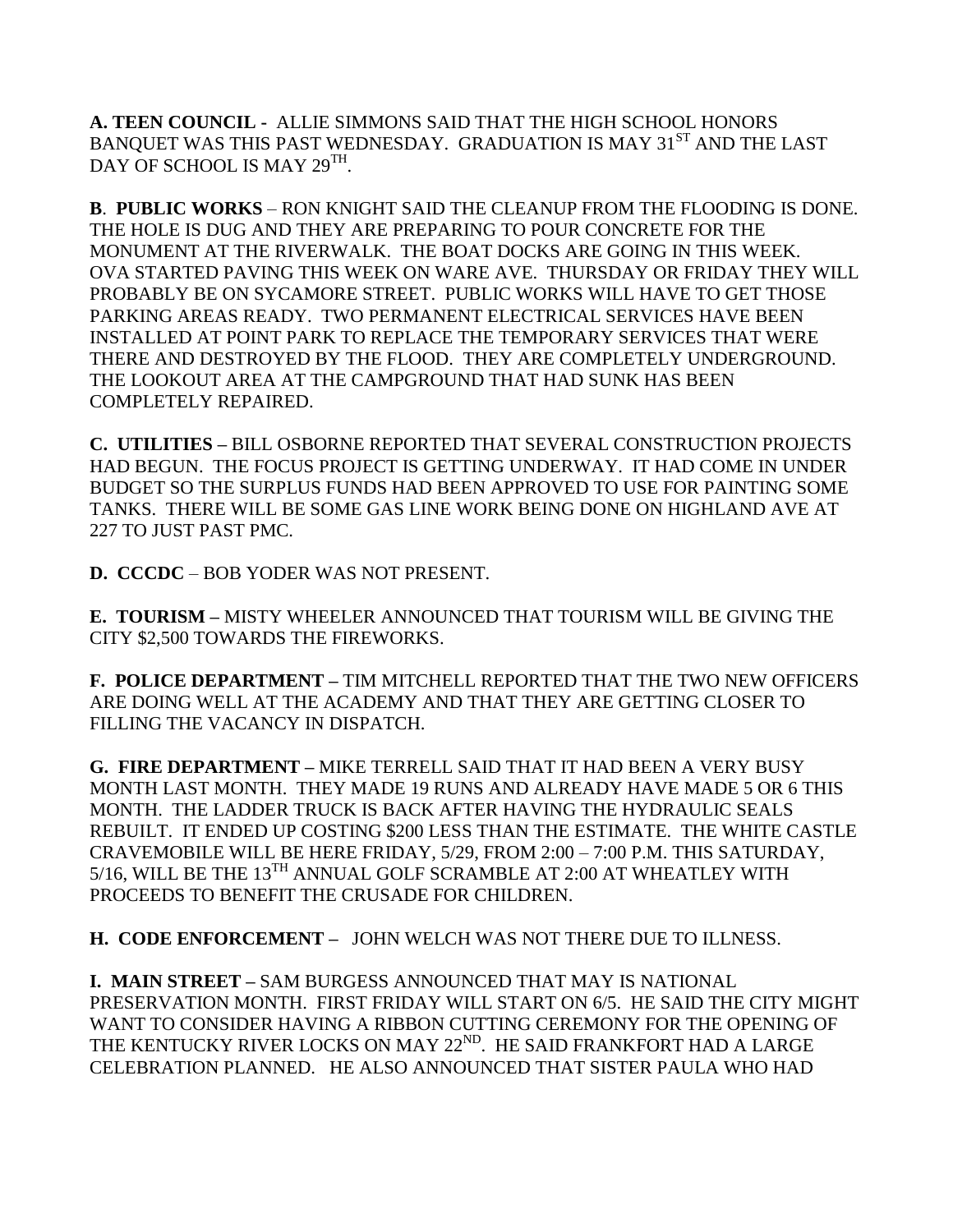BEEN VERY ACTIVE IN THE COMMUNITY WAS LEAVING AND A RECEPTION WILL BE HELD SUNDAY AT ST. JOHN'S FROM 2:00 – 4:00.

**J. ATTORNEY –** AMY EVERSOLE SAID THAT SHE HAD ATTENDED A SEMINAR FOR CITY ATTORNEYS AND THEY HAD TALKED ABOUT CODE ENFORCEMENT. SHE HAD SEVERAL IDEAS TO SHARE WITH JOHN WELCH WHEN HE RETURNS. ALSO THE KLC CONFERENCE THIS YEAR WILL BE HELD IN OWENSBORO ON 9/28 – 10/2.

# **MAYOR'S REPORTS**

A. THE MAYOR SHARED AN INVITATION TO COUNCIL FROM THE TURNING POINT DANCE STUDIO TO THEIR DANCE RECITAL ON SATURDAY, 5/16, AT 2:00 P.M. AT THE HIGH SCHOOL.

B. ENCLOSED IN THE PACKETS WAS A DESIGN BY JUSTIN BESSINGER FOR THE TRAILHEAD SIGNS AT THE RIVERWALK. IT INCLUDES THE HIGHLIGHTS OF THE DOWNTOWN AREA. HE NEEDS TO KNOW IF COUNCIL APPROVES OF THE DESIGN. COUNCILMAN CRAIG THOUGHT THE RIVERWALK ALONG THE KENTUCKY RIVER SHOULD BE SHOWN ALSO. TOURISM ALSO WOULD LIKE THEIR OFFICE TO BE SHOWN SO THAT TOURISTS WOULD KNOW WHERE TO GO TO GET INFORMATION.

## **THE MOTION WAS MADE BY COUNCILWOMAN FRANKLIN AND SECONDED BY COUNCILMAN CRAIG AND DULY CARRIED TO APPROVE THE DESIGN PRESENTED FOR THE TRAILHEAD SIGNS WITH THE TWO ADDITIONS NOTED ABOVE.**

**AYES 5 NAYS 0**

C. MAYOR ADAMS SAID THAT A FLYER HAS BEEN MADE UP ADVERTISING THE  $4^{TH}$  OF JULY CELEBRATION. HE HAD CHOSEN NOT TO PAY FOR ADVERTISING IN THE PAPER. THE MUSIC WILL START AT NOON AND GO UNTIL 12:30 A.M. THERE WILL BE VENDORS AND ARTS & CRAFTS BOOTHS.

## **EXECUTIVE SESSION: PER KRS 61.810(C): PENDING LITIGATION**

**THE MOTION WAS MADE BY COUNCILMAN LOUDEN AND SECONDED BY COUNCILMAN CRAIG AND DULY CARRIED TO GO INTO EXECUTIVE SESSION FOR THE PURPOSE OF PROBABLE OR PENDING LITIGATION AT THE HOUR OF 8:17 P.M.**

**AYES 5 NAYS 0**

**THE MOTION WAS MADE BY COUNCILMAN DICKOW AND SECONDED BY COUNCILWOMAN FRANKLIN AND DULY CARRIED TO RETURN FROM EXECUTIVE SESSION AT THE HOUR OF 8:34 P.M.**

**AYES 5 NAYS 0**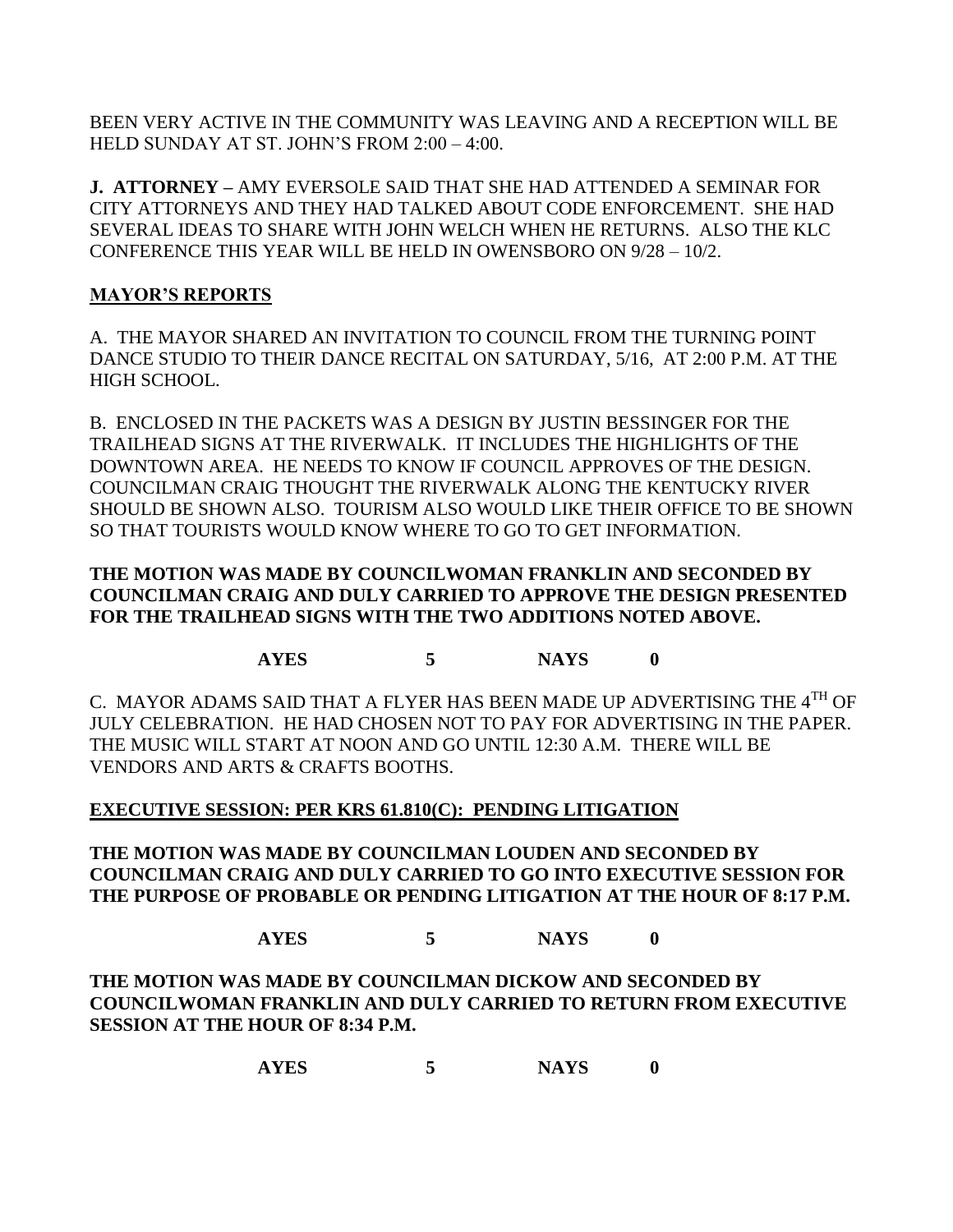#### NO ACTION WAS TAKEN AT THIS TIME.

#### **APPROVAL OF FINANCIAL STATEMENT**

### **THE MOTION WAS MADE BY COUNCILMAN CRAIG AND SECONDED BY COUNCILMAN LOUDEN AND DULY CARRIED TO APPROVAL THE FINANCIAL STATEMENT.**

**AYES 5 NAYS 0**

#### **APPROVAL OF ACCOUNTS PAID/PAYABLE 4/29/15 – 5/12/15**

**THE MOTION WAS MADE BY COUNCILMAN HILL AND SECONDED BY COUNCILMAN DICKOW AND DULY CARRIED TO APPROVE THE ACCOUNTS PAID/PAYABLE 4/29/15 THROUGH 5/12/15. AYES 5 NAYS 0**

#### **COMMENTS:**

**COUNCILMAN DICKOW** – SAID THAT THE TWO NEWEST POLICE OFFICERS ARE PROGRESSING WELL AT THE ACADEMY.

**COUNCILMAN CRAIG** – THE CARROLL COUNTY FAIR WILL BE 6/5 – 6/13. IT WILL INCLUDE THE SAME CARNIVAL AS LAST YEAR.

**COUNCILWOMAN FRANKLIN** – THE NEXT HEROIN TOWN HALL MEETING WILL BE IN SANDERS ON 5/21 AT 7:30 P.M.. THE NEXT CHAMPION FOR A DRUG-FREE CARROLL COUNTY MEETING WILL BE 5/28 AT 11:30 A.M. AT THE CARROLL COUNTY LIBRARY. THE CARROLL COUNTY HEALTH DEPT. 5K WILL BE 5/16 AT THE BACK ENTRANCE OF GENERAL BUTLER STATE PARK.

**COUNCILMAN LOUDEN:** HAS HAD A COMPLAINT FROM HIS NEIGHBORS ABOUT THE DUMPSTER ACROSS THE STREET AT THE ODD FELLOWS BROWINSKI LODGE. THE ODOR IS HORRIBLE AND THEY WOULD LIKE TO SEE IF THE CITY COULD GET IT REPLACED WITH SOMETHING SMALLER THAT THE PUBLIC COULD NOT DUMP IN. MAYOR ADAMS SAID HE WOULD LOOK INTO THIS.

**COUNCILMAN HILL** – WANTED TO KNOW THE STATUS OF THE HIRING OF A PART-TIME CODE ENFORCEMENT OFFICER. THE MAYOR SAID HE WAS WAITING ON JOHN WELCH TO RETURN FROM SICK LEAVE AS HE WILL BE SUPERVISING THE EMPLOYEE AND HE WANTED HIS INPUT.